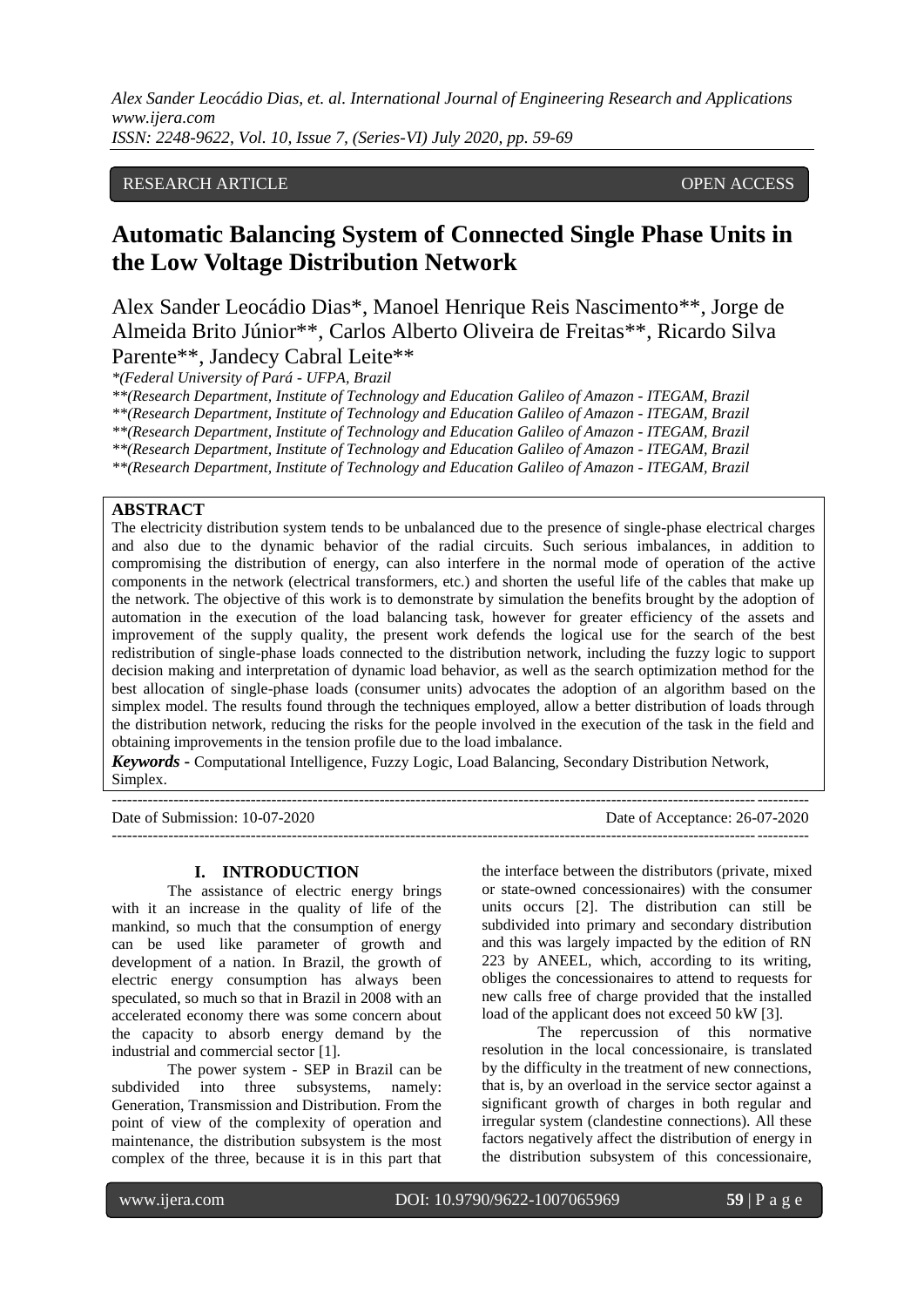generating complaints and fines for violations of collective quality of both product (DRP and DRC) and service quality (DEC, FEC and TMA). However, of all the problems and uncountable natures of its causes the main consequence for both the concessionaire and the consumers served by it is the burning of the transforming asset by overload or by severe imbalance in its secondary, which is closely linked to losses high technical and nontechnical skills and poor customer service.

In dealing with the problem of clandestine connections, particularly connected with the unplanned expansion of the city of Manaus, it occurs that such connections generate harmful impacts to distributed energy, since most of them are carried out in a criminal manner, without the use of suitable

connections, without measurements approved by the concessionaire nor does it observe the technical criteria described on NDEE-02, all these factors together and added to old networks, besides the contingency faced in the electric system as a whole, it is clear the need for robust optimizations of the assets, aiming at the preservation and continuity of supply, as well as improving operational quality and performance indicators. Still on the irregular connections, Figure 1 presents a scenario where the greatest non-technical losses are recorded, which coincide with areas of high concentration of irregular occupation (invasions) existing in Manaus, being a notorious point for the north zone of the city, which has experienced significant growth in this decade.



**Figure 1:** Location of Losses per Customer in Manaus

In the view of the optimization of the physical resources in the face of the sudden demand for the loads (consumer units) connected in the secondary distribution network, the present work discusses a low cost option, but with the use of artificial intelligence resources and the use of power electronics in order to seek the improvement of the distribution of the loads connected along the distribution network of the concessionaire, aiming at reducing the breaches of quality indicators from a product point of view (adequate levels of supply voltage), in addition to improving the technical loss, prolonging the life of active components of the network (transformers and cables) and delay in

network reinforcement procedures, which almost always require the investment of resources (costs).

Load balancing (consumer units) is one of the first procedures to be adopted as a prophylactic measure in problems of violation of energy quality indicators from the product point of view (precarious or critical voltage), but its need is not so evident until there are complaints from UCs or are evidenced in the sample assemblies of PRODIST-ANEEL, however, the method applied in the concession area of the company under study is still rudimentary, without the aid of constant measurements, without the support of automation and also without a history of demand for loads, sometimes the process is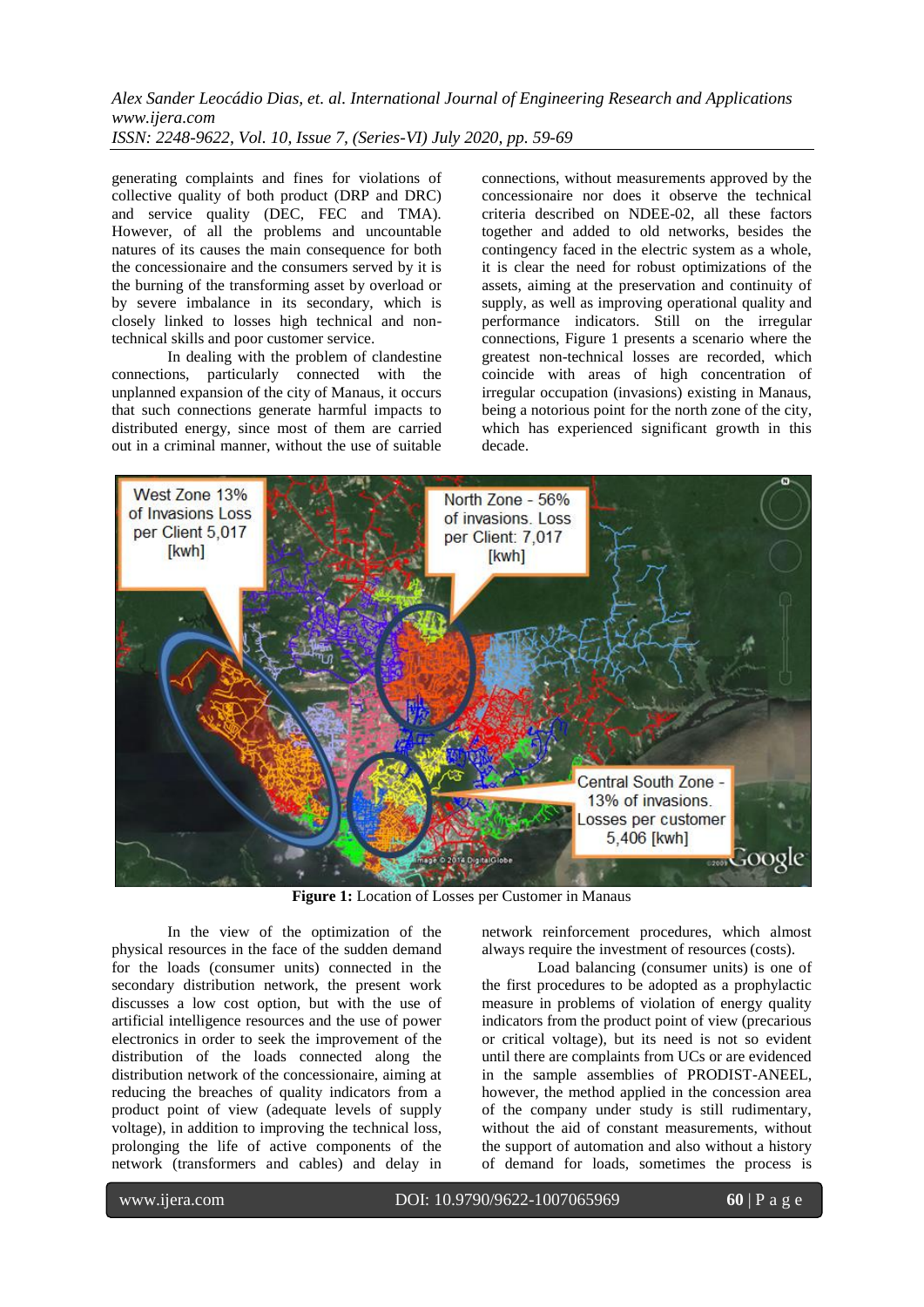carried out based on the knowledge acquired by the executing teams, and its result is not very accurate and passive to questioning, in addition to the need to expose people to electrical risk during interventions in the system, carry out stoppages in the transformation units, something that affects the collective continuity indicators (DEC and FE Ç).

The whole scenario described highlights the lack of a more effective measure, intelligent action that optimizes the available resources, in this sense proposes the adoption of a device capable of balancing loads (Consumer Units) connected in the distribution network automatically (guided by an algorithm based on the simplex model), adoption of artificial intelligence (decision-making stage using Fuzzy logic) and without the presence of human intervention in the computing process, which is performed by means of switching circuits that employ the power electronics.

# **II. LITERATURE REVIEW**

# **2.1 Balancement of Consumer Units - CUs**

The optimization of electric power distribution networks is the subject of many works, almost all of them concentrated in medium voltage networks, with few works being done with the low voltage network. However, [4] presented a combined whole programming model, which addressed the improvement of the losses with redistribution of the loads in the distribution circuits.

The allocation of loads in a more equitable way throughout the three phases of the distribution system is a combinational problem, in this sense the work of [5] present an entire and linear programming model with the use of open solver, giving support in the design of distribution network projects. In the work of [5], [6] presents a computational system in which it is possible to simulate the distribution of loads, resulting in the reduction of neutral current (present in severe imbalances) and preservation of the integrity of conductors and transformers in networks distribution.

But it was in the work of [7] that mathematical modeling was presented for several actions of maintenance and optimization in distribution networks, being given a load balancing approach in this work, since it served as a foundation for the development of this work.

Figure 2 shows the graphical representation of the load balancing, being the polygon formed by six edges the representation of the approximations of the balancing, that is, the bigger the number of edges, closer to the ideal would be the balancing, increasing the number of edges calls for greater mathematical effort and when implemented in algorithm it also requires greater computational effort.





Eq. (1) presents in a synthetic way the determination of the balance of the circuit.

$$
bal = \left(1 - \frac{R}{A + B + C}\right) \tag{1}
$$

At where:

Bal = Load balancing in the circuit; A, B and  $C = Total$  loads in each phase;  $R = Total circuit unbalance.$ 

#### **2.2 Nebulous Logic (Fuzzy)**

The Fuzzy Logic proposed by [9] is a promising branch of artificial intelligence that is based on the question of degree of pertinence, allowing to work with information that is vague or difficult to interpret. The differential compared to Boolean logic (true and false) is that in nebulous logic the propositions can have degrees between the two extremes. The nebulous logic is applied in systems of control, system modeling, economical engineering and in this work in the decision making stage in the sense of the search of the optimization of the distribution of the monophasic CUs, therefore, translating and seeking the minimization of inherent uncertainties to the dynamic behavior of connected loads in the distribution subsystem.

### **2.3 Mamdani Model**

The main idea of Mamdani's method is to describe process states by means of linguistic variables and to use these variables as inputs to control rules; the rules connect the input variables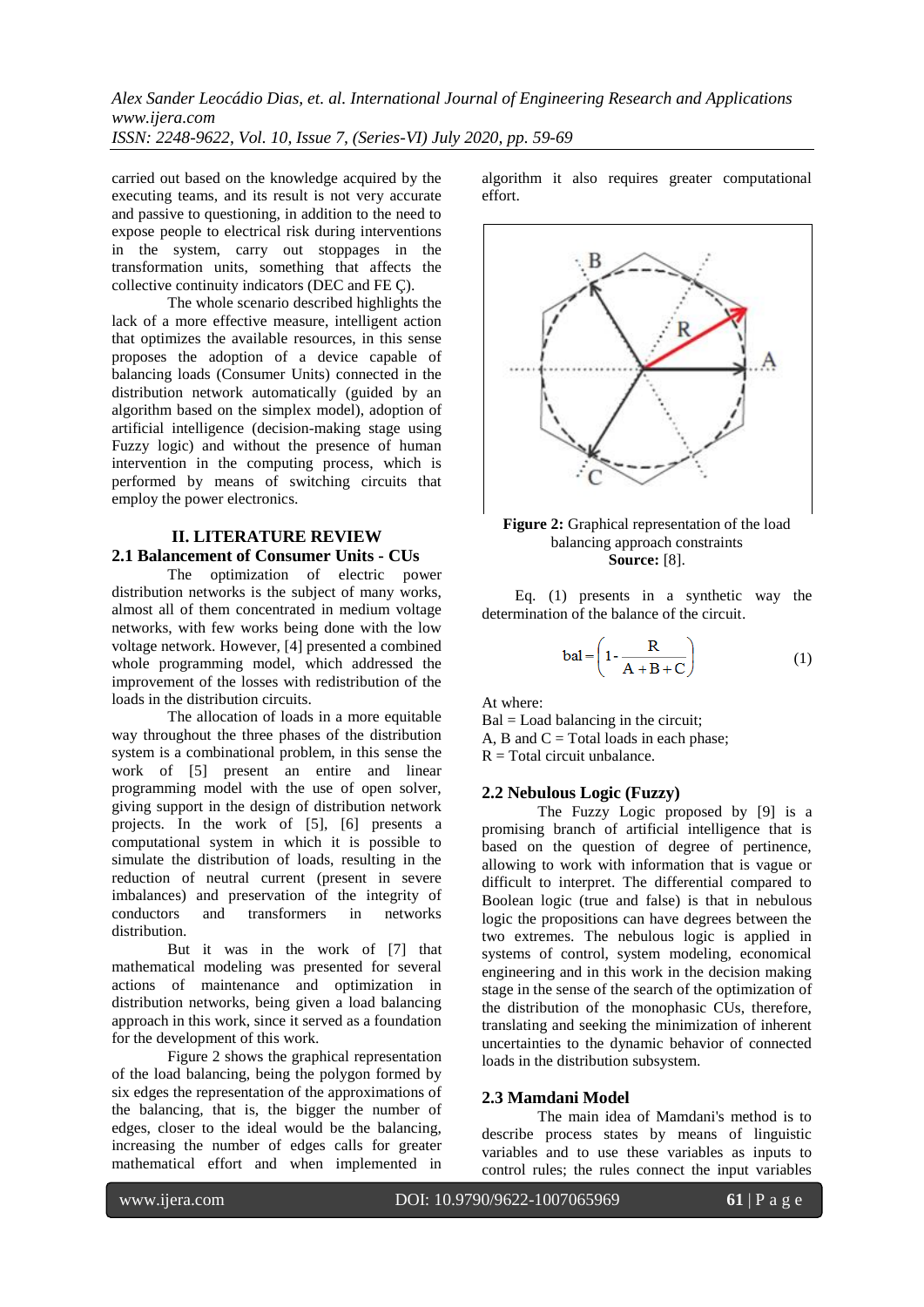with the output variables and are based on the description of the diffuse state that is obtained by the definition of the linguistic variables. It is expected that each crisp input (a real number or n-up line of real numbers) will match a crisp output and in

general, a fuzzy system will match each input and output. In this case, a Fuzzy system is a function of Rn in R, constructed by a specific methodology according to three modules shown in Figure 3 [10].



**Figure 3:** Structure of the fuzzy logic controller **Source:** Adapted from [11].

# **2.4 Mathematical Optimization**

In general concepts an optimization problem seeks to maximize or minimize a real function, choosing input values of a specific set and evaluating the value assumed for a said function, that is, finding the best results for an objective function in a given domain. For [12], mathematical programming studies problems, properties, solution algorithm creation and its applications in the real world.

According to [12], an optimization is composed of variables, objective function and constraints, and the objective function is the mathematical expression to be optimized, since the constraints are the limits for the variables such that the solution is feasible and the variables are the values for theobjective function. Eq. (2) presents the generic form of problems associated with optimization.

$$
\min f_o(x)
$$
  
subject $o_{f_i}(x) \le b_i; i = 1,...,n$  (2)

At where: Min f0  $(x)$  = objective function:  $Bi = Restrictions$ 

#### **2.5 Simplex Method**

Still according to [12] the simplex method walks in the vertex region until it obtains a solution that does not have better than it in the neighborhood, therefore, this solution is the optimal one. However, there are scenarios in which it is not possible to reach the optimal solution, in which case there is no viable optimal solution to the problem, either by incompatible constraints or because the variables tend to infinity, causing the objective function to find no limits. Simplex is commonly used in optimal linear programming solutions (PL), when following the following criteria:

- a) All variables are non-negatives;
- b) All bi are non-negatives;

c) All the initial equations of the system are of the smaller or equal type  $(\le)$ , such that only gap variable is found.

It happens that sometimes some of the criteria cannot be observed, for that, the simplex technique of two phases is used.

# **2.6 Usual Allocation of CUs in Distribution Circuits**

Low voltage consumer units, when connected to nano sized cable distribution networks, are usually anchored close to the support structures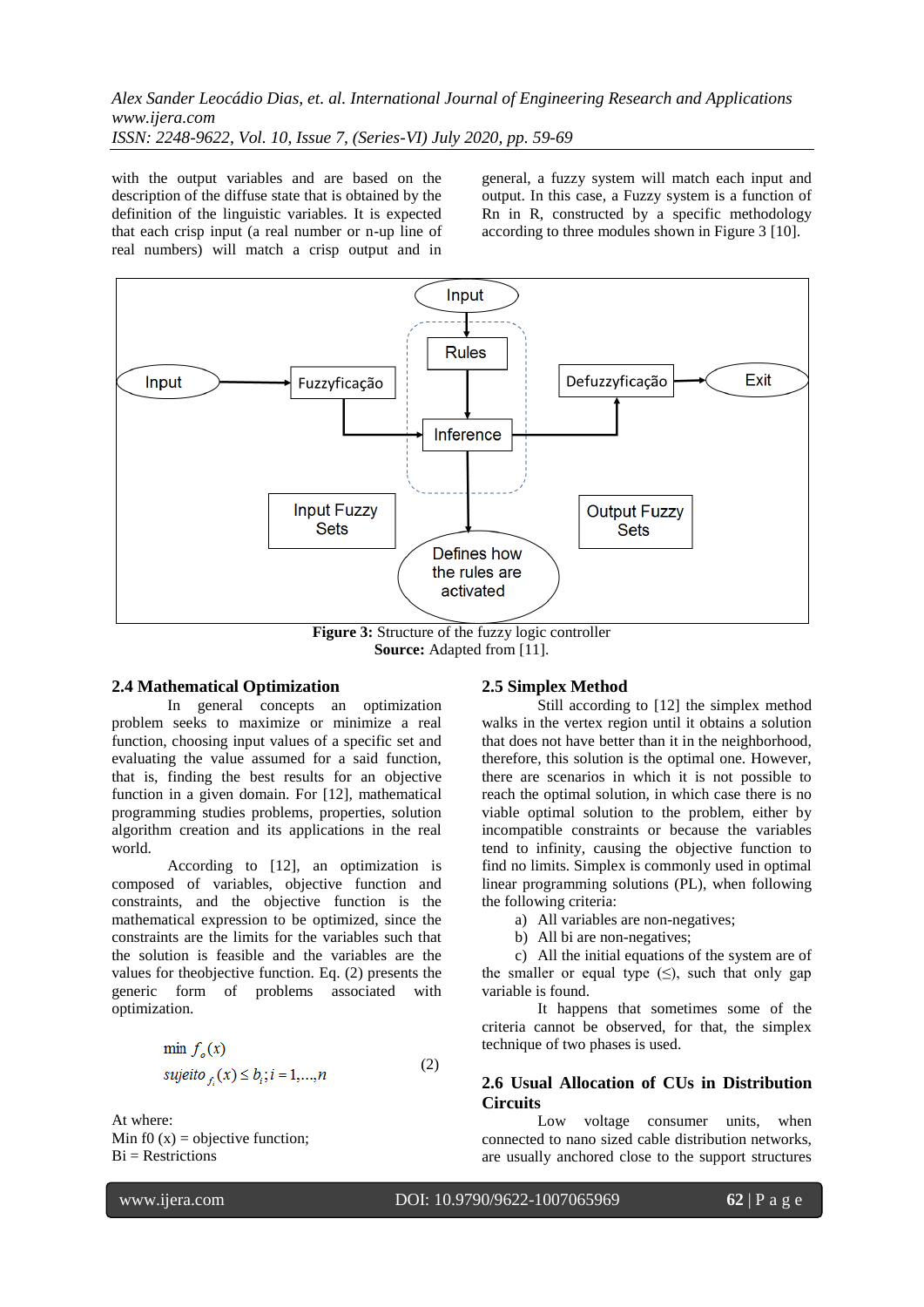of the nets near the poles and due to the incompatibility of the metal alloys that make up the networks (usually aluminum) and the service branches (usually insulated copper cables), it is used wedge-type or parallel-type connectors compatible

with the gages in the circuit sections, thus avoiding oxidation at the connection points [13]. Figure 4 shows in a generic way the allocation of consumer units along the nodes that make up the low voltage distribution network.



**Figure 4:** Connection of the branch of the distribution network **Source:** [14].

# **III. MATERIALS AND METHODS 3.1 Data Collection and Job Design**

The fomentation of the data applied in this work were collected from the local concessionaire, directly from its database of SGDREDE, whose purpose is the remote monitoring of processing units spread across several districts of the city of Manaus.

The adoption of the limits for the linguistic variables of the fuzzy sets used in the decisionmaking of the balancing system proposed in this work, obeyed the knowledge and experience of a specialist in the concessionaire's project body, but it was also based on two-year histograms, aiming at this a better approximation of the objective of this theme.

In order to conceptualize the proposal of the system of automatic balancing of consumer units, searches were made at first of collections of similar themes, works published in magazines and periodicals, with the purpose of better supporting the foundation of the theme, in the second stage of the

development of the designer of the hardware was used the tool of CAD PROTEUS 8. The development of the control system, that is to say the third stage of the work, was carried out a computer simulation of the software MATLAB® R2014a, which the fuzzy Logic toolbox allows the creation of Mamdani models, in addition to an open solver available in Excel 2010 tool for validation of the algorithm model based on the simplex method.

### **3.2 Determination of the Fuzzy Block for Decision Making**

The Mamdani model proposed in this work and presented in figure 5 demonstrates the strategy of daily control to be performed by the proposed system, which depending on the interpretation of the inputs, which are represented by the demand requests of the three phases of the system and the time of day, enables the CUs balancer block in the search for the best load distribution.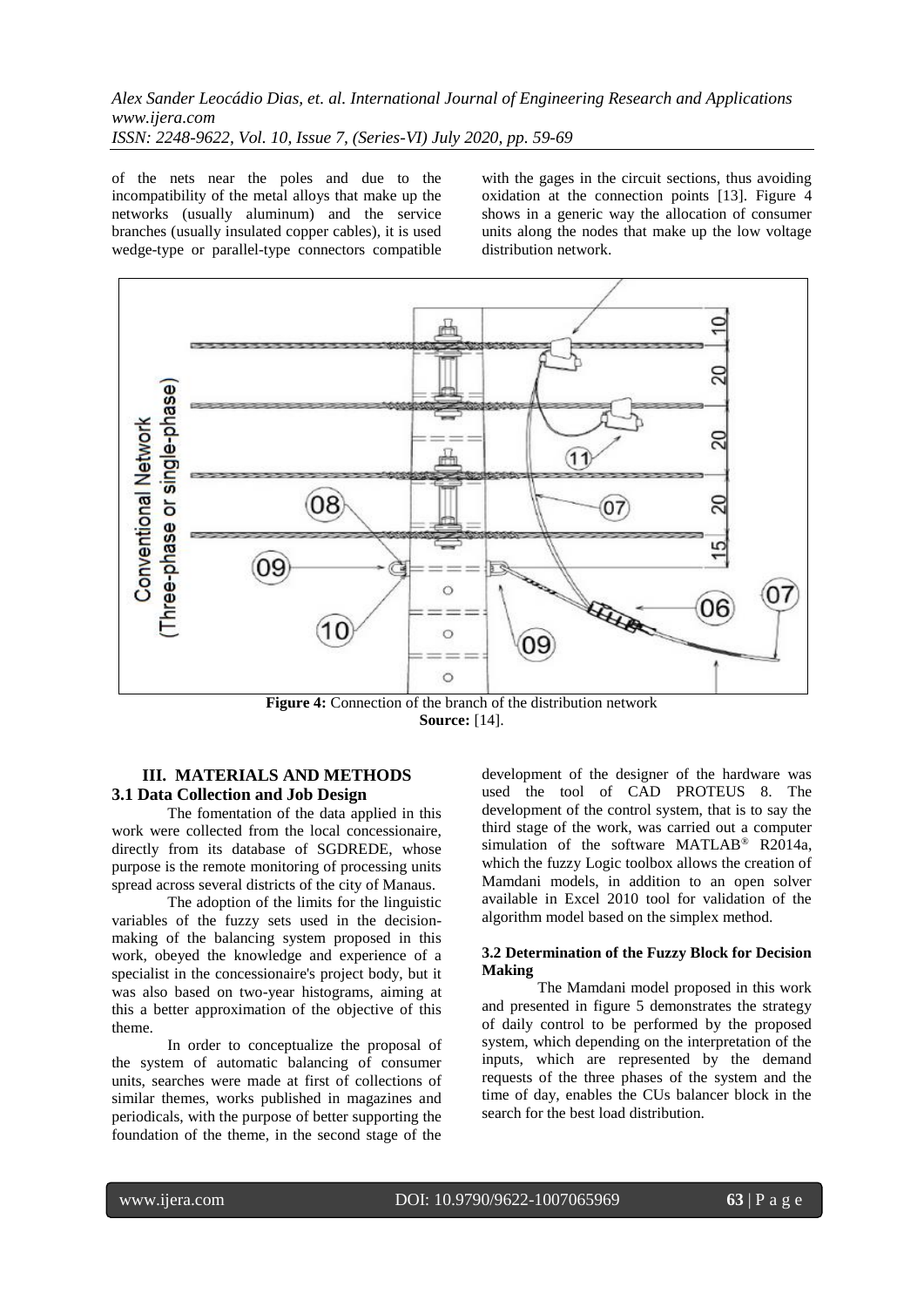

**Figure 5:**Mamdani model proposed

### 3.2.1 Mamdani Model Variables

The construction of the Mamdani method proposed in the work uses four input impacts:

Demand Phase A, Demand Phase B, Demand Phase C and Schedules; and only one output: Balance Ckt. The division of impacts into linguistic levels was defined according to Table 1.

|        | Language Variables | Cloudy Set      |  |
|--------|--------------------|-----------------|--|
| Type   | Description        |                 |  |
| Input  |                    | Light(SL)       |  |
|        | Schedule           | Moderate (SM)   |  |
|        |                    | Critic (SC)     |  |
|        |                    | Light (DPLA)    |  |
|        | Demand Phase A     | Moderate        |  |
|        |                    | (DPMA)          |  |
|        |                    | Critic (DPCA)   |  |
|        | Demand Phase B     | Light (DPLB)    |  |
|        |                    | Moderate (DPMB) |  |
|        |                    | Critic (DPCB)   |  |
|        |                    | Light (DPLC)    |  |
|        | Demand Phase C     | Moderate (DPMC) |  |
|        |                    | Critic (DPCC)   |  |
|        |                    | ON (BCL)        |  |
| Output | <b>Balance CKT</b> | OFF (BCD)       |  |

**Table 1:** Description of the linguistic variables and result

### 3.2.2 Input Variables

**Demand Phase A, B and C** - the demand of the connected consumer units in the phases of the processing unit is variable throughout the day, however each winding of the transformation unit can only provide a power compatible with its

transformation capacity and when over request occurs the whole system is put at risk of shutdown due to overload. Figure 6 demonstrates the parameterization in the Fuzzy Logic Toolbox for the Phase a Demand input variable, the same is valid for the other phases that make up the system.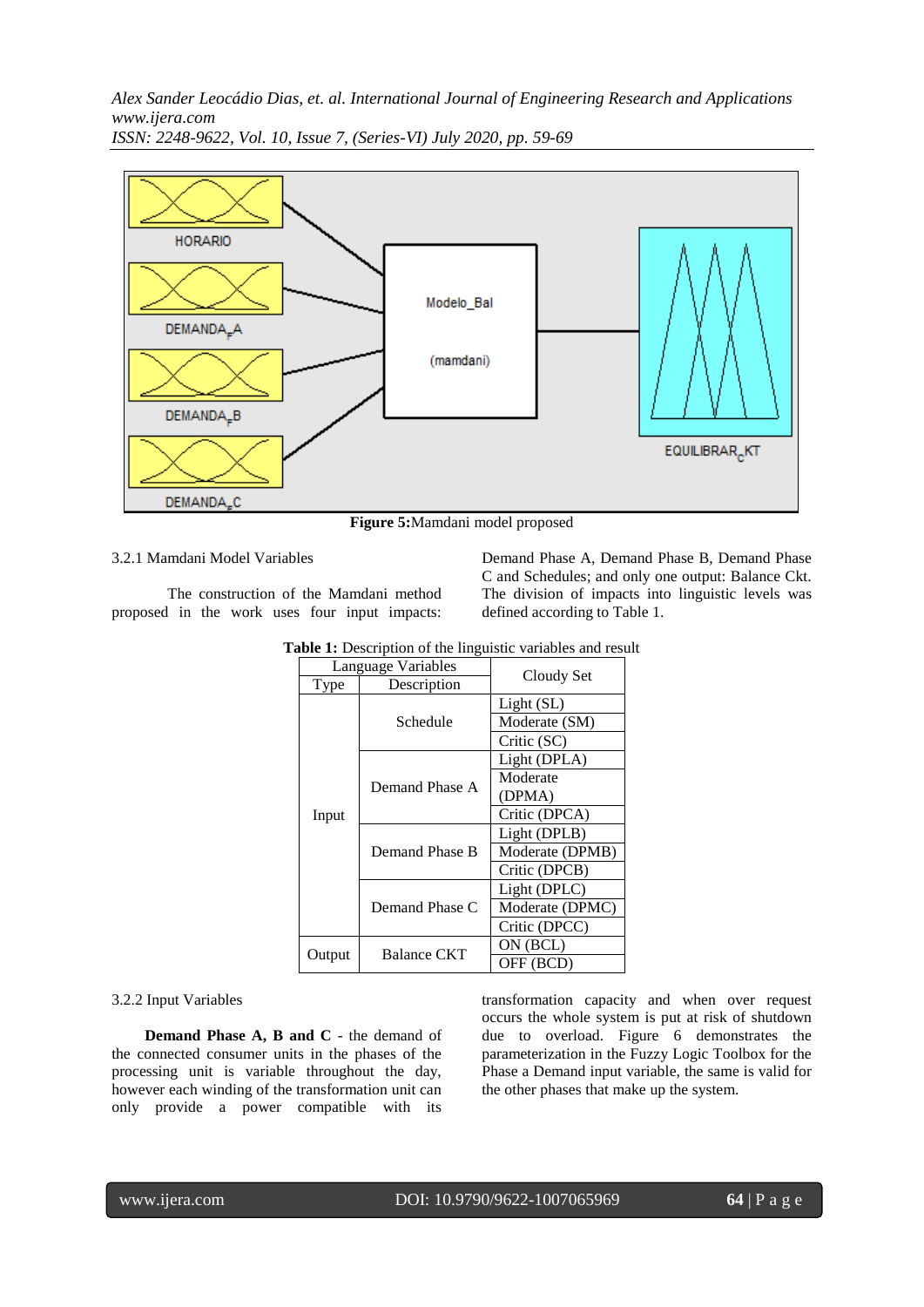*Alex Sander Leocádio Dias, et. al. International Journal of Engineering Research and Applications www.ijera.com*



*ISSN: 2248-9622, Vol. 10, Issue 7, (Series-VI) July 2020, pp. 59-69*

**Figure 6:** Variable Demand for Phase A

**Daily Schedules** - The sooner the likelihood of many loads being connected requesting large power blocks, but at the rush hour of the system, there is a severe risk of customer service. The parameterization of the variable is shown in Figure 7.



**Figure 7:** Time Variable

3.2.3 Rule Base

The determination of the linguistic rules, which totaled 81, followed the guidelines of specialists of the concessionaire target of this work,

based on the occurrences registered in the SIAGE and SGDREDE systems, in addition to observing the unit cost of operation and quality of supply. Figure 8 shows a part of the 81 rules that make up the model.

```
64. If (HORARIO is Critico) and (DEMANDA_FA is MODERADO) and (DEMANDA_FB is LEVE) and (DEMANDA_FC is LEVE) then (EQUILIB
65. If (HORARIO is Critico) and (DEMANDA_FA is MODERADO) and (DEMANDA_FB is LEVE) and (DEMANDA_FC is MODERADA) then (E
66. If (HORARIO is Critico) and (DEMANDA_FA is MODERADO) and (DEMANDA_FB is LEVE) and (DEMANDA_FC is CRITICA) then (EQUIL
67. If (HORARIO is Critico) and (DEMANDA_FA is MODERADO) and (DEMANDA_FB is MODERADA) and (DEMANDA_FC is LEVE) then (E
68. If (HORARIO is Critico) and (DEMANDA_FA is MODERADO) and (DEMANDA_FB is MODERADA) and (DEMANDA_FC is MODERADA)
70. If (HORARIO is Critico) and (DEMANDA_FA is MODERADO) and (DEMANDA_FB is CRITICA) and (DEMANDA_FC is LEVE) then (EQUIL
71. If (HORARIO is Critico) and (DEMANDA_FA is MODERADO) and (DEMANDA_FB is CRITICA) and (DEMANDA_FC is MODERADA) then
72. If (HORARIO is Critico) and (DEMANDA_FA is MODERADO) and (DEMANDA_FB is CRITICA) and (DEMANDA_FC is CRITICA) then (EQ
73. If (HORARIO is Critico) and (DEMANDA_FA is CRITICA) and (DEMANDA_FB is LEVE) and (DEMANDA_FC is LEVE) then (EQUILIBRAR<sup>IE)</sup>
74. If (HORARIO is Critico) and (DEMANDA_FA is CRITICA) and (DEMANDA_FB is LEVE) and (DEMANDA_FC is MODERADA) then (EQUIL
75. If (HORARIO is Critico) and (DEMANDA FA is CRITICA) and (DEMANDA FB is LEVE) and (DEMANDA FC is CRITICA) then (EQUILIBR
                                            ш
```
**Figure 8:** Inference rules of linguistic variables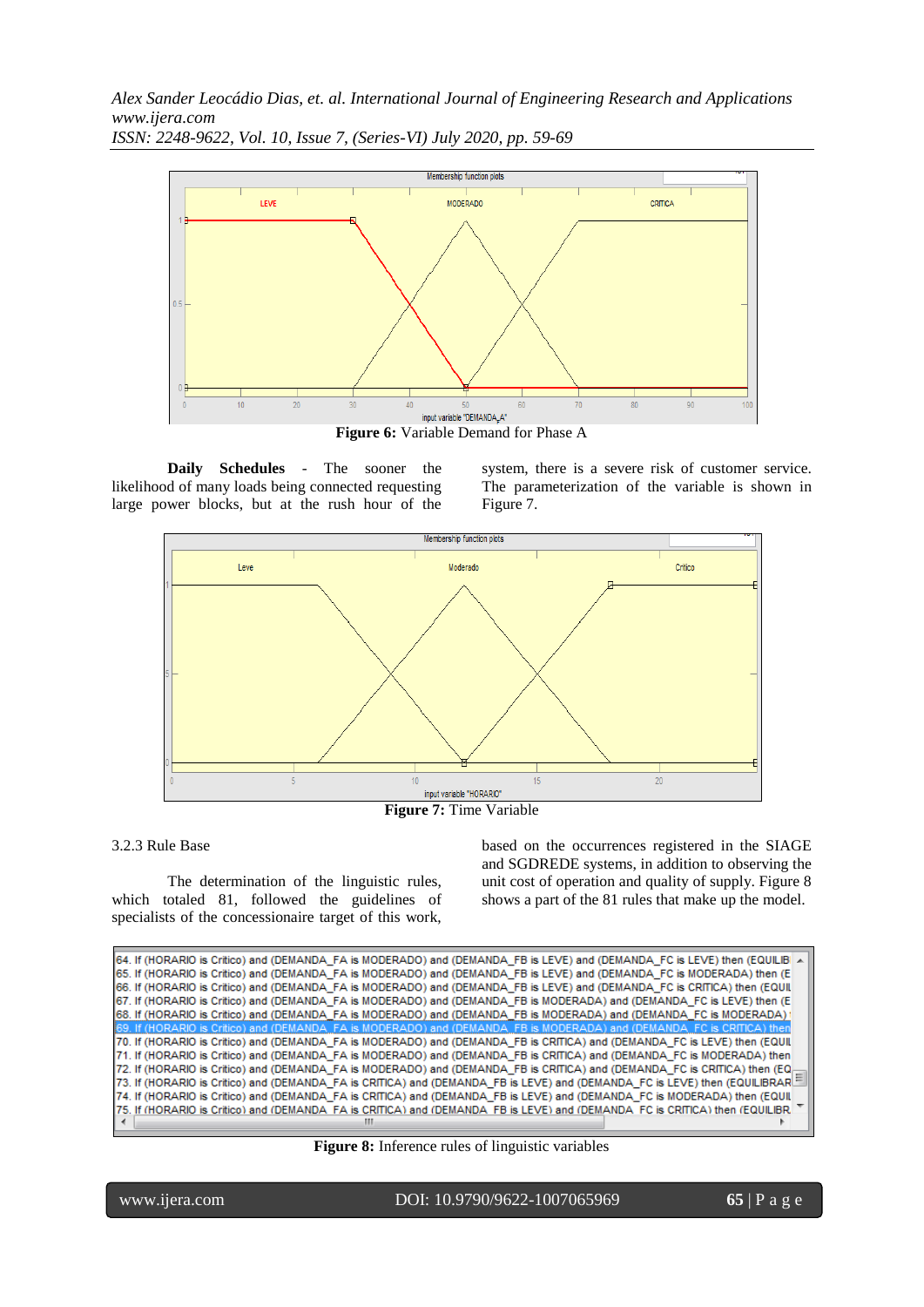# **3.3 Reconfiguration of CUs with Simplex Based on Solver Assistance**

In order to achieve the distribution of the CUs through the three phases of the secondary of the SDBT in order to obtain the equilibrium in the allocation of load (better distribution), the present work adopts the method of distribution based on simplex, which briefly is based on bidders and applicants, being subject to restrictions inherent to the process.

Eq. (3) and (4) present the constraints imposed on the algorithm in the search for the best load balancing.

$$
A + \frac{2 \times \text{Dem total} \times \text{Bal}}{3} \le \text{DemTotal} \tag{3}
$$

$$
\frac{2 \times \text{Dem total} \times \text{Bal}}{3} - A \le \frac{\text{Dem Total}}{3}
$$
 (4)

At where: Bal = balancing of the circuit; Dem Total = total circuit demand;  $A =$  phase demand any phase.

The bidders would be the three phases of the processing unit with their maximum and finite capacities to provide power and the demanders would be all the loads attached to the secondary of the processing unit.

### **3.4 CU Switching Interface**

To perform the commutations of the consumer units the present work is based on the electronic keys, being in this case the SCR thyristors, in the antiparallel configuration, as shown

in the schematic of Figure 9. To avoid switching by electrical noise and outside the time determined by the block of control of the main thyristors, that is, those that control the power supply to the CUs connected to the distribution subsystem are protected by a circuit filter of relief type RC (snubber circuit).



**Figure 9:** Simplified Schematic of the Consumer Unit Switching Circuit

### **IV. RESULTS AND DISCUSSIONS**

For the simulation of the system proposed in this work, a circuit selection was made based on the measurements pointed out by the SGDREDE, the target circuit of this study being highly unbalanced and attending an area with a high technical and nontechnical loss rate. Figure 10 shows the sketch of the circuit, whose data were simulated in this work.



**Source:** [14].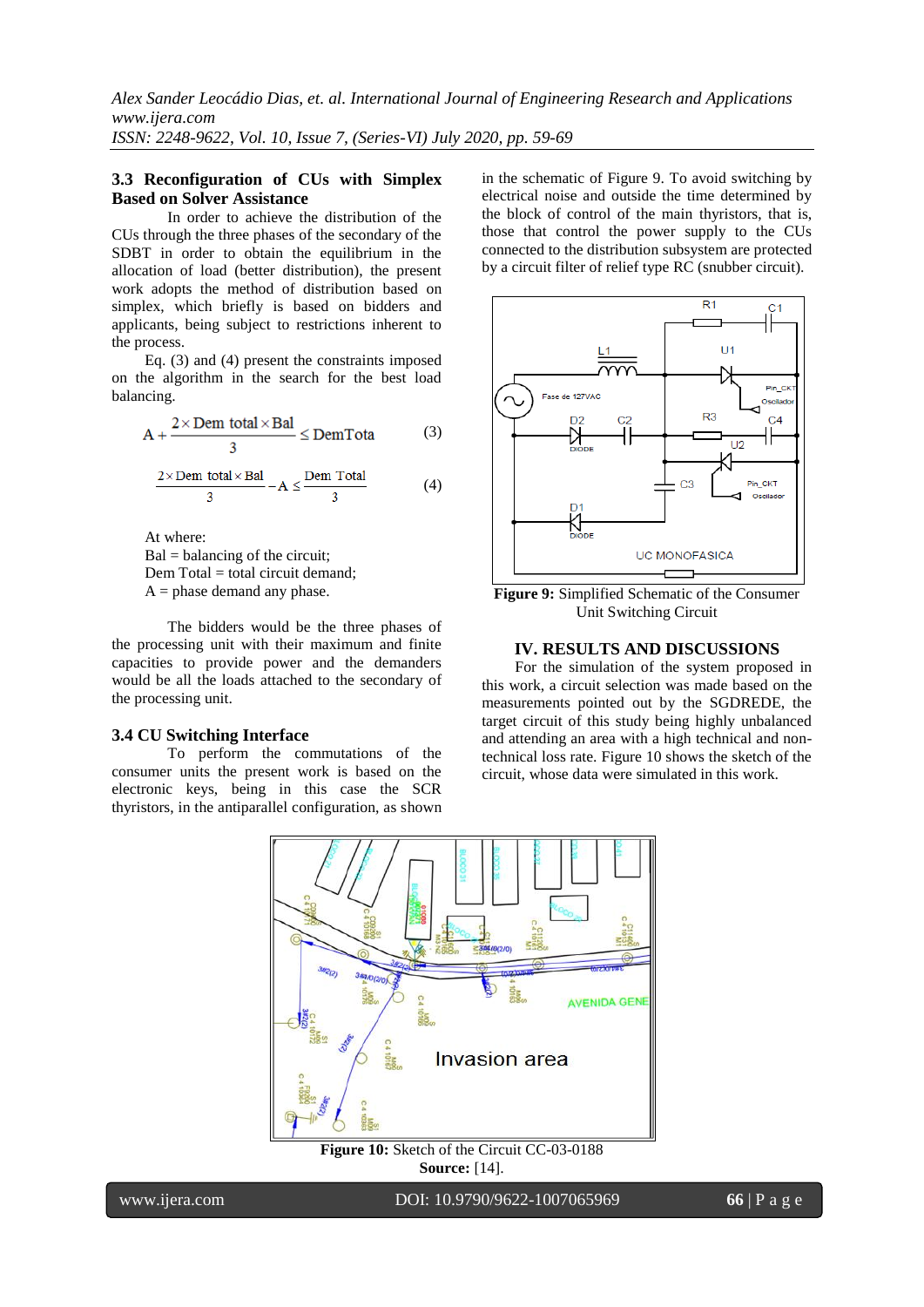Table 2 presents the characteristics of the circuit in the elaboration stage of this work.

| <b>THING A</b> T TUUMMUU GUU VI MU GIDHIDHUUN UNUMI UUVJUTUU |                 |                  |                  |             |                        |     |     |  |
|--------------------------------------------------------------|-----------------|------------------|------------------|-------------|------------------------|-----|-----|--|
| Code                                                         | $N^{\circ}$ Alm | Pot. of trafc    | SЕ               | $No$ of CUs | ıΨ                     | 2ф  | Зф  |  |
| 0188                                                         |                 | 150              | CC               | 71          | 34                     | 23  | 14  |  |
|                                                              | Current<br>(A)  | Tension<br>$F-N$ | Tension<br>$F-F$ | Qtt         | Qtt of CU p/ Power kVA |     |     |  |
| Phase                                                        |                 |                  |                  | CU<br>1ф    | 0,5                    | 1.5 | 3,0 |  |
| A                                                            | 409,4           | 140              | 230              | 16          |                        |     |     |  |
| B                                                            | 472             | 139,8            | 228              | 10          | 14                     | 12  | 8   |  |
|                                                              | 557,8           | 139,5            | 227              |             |                        |     |     |  |

**Table 2:** Technical data of the distribution circuit CC030188

**Source:** Adapted from [14].

Once the circuit selection stage is over and based on the flow diagram of the internal operations of the proposal system, which is presented in a

simplified way in figure 11, where all the sub-blocks that make up the system as a whole are arranged.



**Figure 11:** Simplified Flow Diagram of the Balancing System

Based on the information in Table 2, the input electronic sensing circuits of the balancer system of Figure 11 sends data to the input of the microcontroller, sensitizing it to initialize a demandby-phase request analysis and the number of CUs per phase of the circuit, based on the Fuzzy Block decision making, obeying the nebulous logic and parameterization of Table 1 of the Fuzzy sets, occurs the fuzzification of the inputs, since observed the set

of rules that best expresses the interaction. The output of the Fuzzy Block enables the optimization block, which with simplex based algorithm searches the redistribution of loads and the microcontroller enables the switching block of connected consumer units in the network.

Table 3 shows the simulation of the redistribution of the monophasic CUs through the three phases of the distribution circuit, that is, the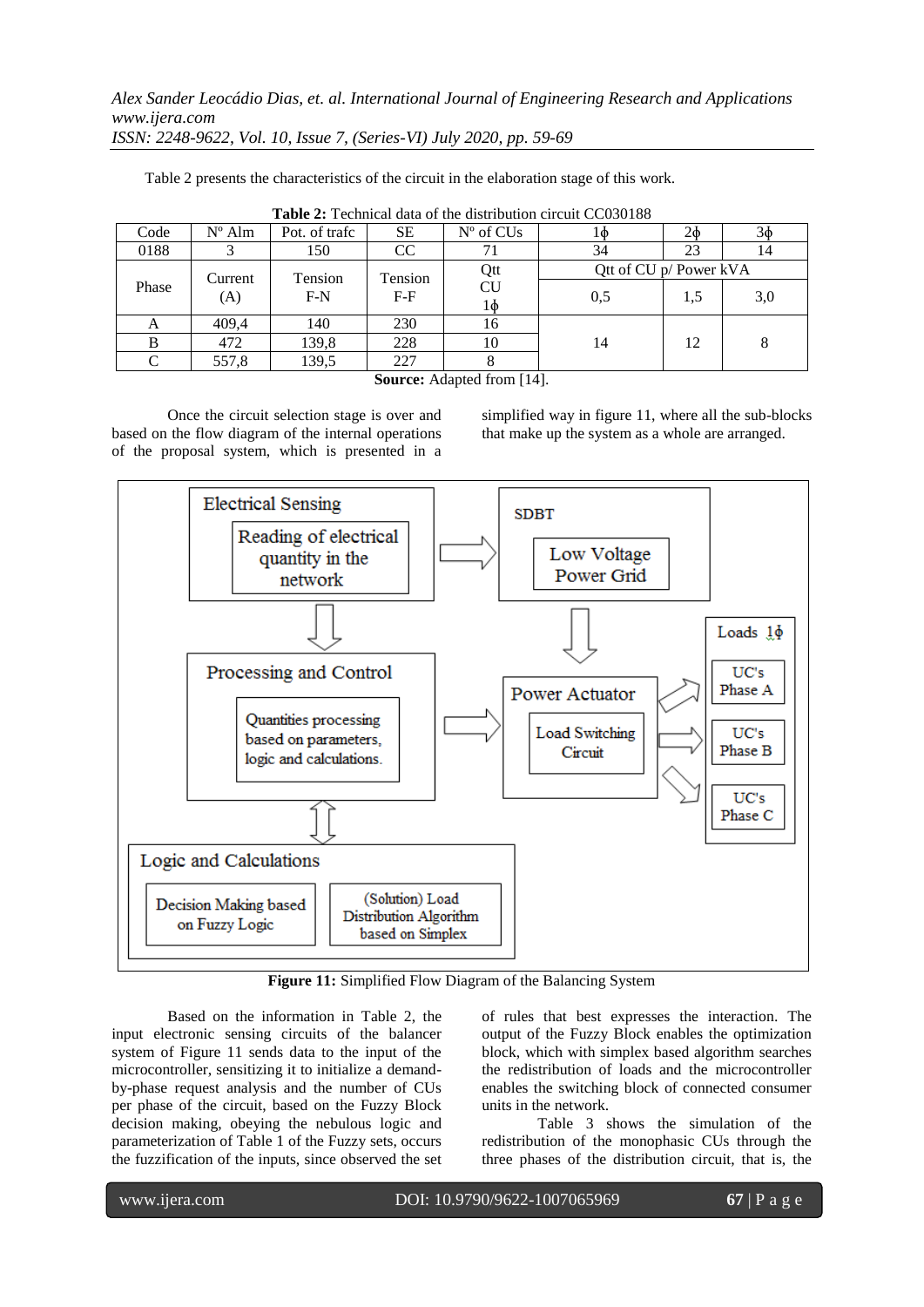distribution performed by the solver (block of optimization) of the system proposed in this work, being observed that it aims to meet the capacity constraints of the phases and maximize the load balancing.

| <b>Table 3:</b> Distribution of the CUs to the circuit |  |
|--------------------------------------------------------|--|
| CC030188                                               |  |

| -------                  |                      |  |  |  |  |  |
|--------------------------|----------------------|--|--|--|--|--|
| <b>Load Distribution</b> |                      |  |  |  |  |  |
| <b>CH</b>                | <b>System Phases</b> |  |  |  |  |  |
|                          |                      |  |  |  |  |  |
| TYPE <sub>1</sub>        |                      |  |  |  |  |  |
| TYPE <sub>2</sub>        |                      |  |  |  |  |  |
| TYPE 3                   |                      |  |  |  |  |  |

In Figure 12, we notice the behavior of the Fuzzy decision block, which responds by enabling the optimization block against a demand greater than 80% in phase A and a time greater than 18 hours, thus at the end.



**Figure 12:** Response graph of the Fuzzy block

### **V. CONCLUSION**

In the work it was proposed the implementation of an automatic system capable of searching for the balancing of connected consumer units in the low voltage distribution network. For this purpose, the artificial intelligence method of Fuzzy sets was implemented to control the task of enabling or not the system of actuation and switching of consumer units, according to this task, an optimization block based on the simplex method was elaborated, which guides and determines the quantity of consumer units to be connected in each phase of the transformation unit, respecting the power capacities to be dispatched. As a final element of performance, the system proposed here uses power switches (SCR) in the antiparallel

configuration, that is, static keys to perform the manipulation of the consumer units.

The simulated results showed that, in general, the balancing model proposed here allowed, from the information collected from the network, to determine the redistribution necessary to balance the loads and at the same time reduce the need for interventions in order to improve the distribution of loads , that is, the reduction of the cost of team displacement, in addition to optimizing available resources, improving the performance of losses linked to imbalance and stress levels associated with severe imbalances.

# **ACKNOWLEDGMENT**

To the Institute of Technology and Education Galileo of the Amazon (ITEGAM), PPGE, ITEC and UFPA, for the support in this work.

### **REFERENCES**

- [1]. BRASIL TRIBUNAL DE CONTAS DA UNIÃO - TCU. Relatório de Atividades: 3º Trimestre de 2009. Secretaria de Planejamento e Gestão. Brasília, 139 p. 2008. Acesso julho de 2017.
- [2]. CREDER, H. Instalações Elétricas. Rio de Janeiro, Ed. Livros Técnicos e Científicos, 1991.
- [3]. AGENCIA NACIONAL DE ENERGIA ELÉTRICA – ANEEL. Resolução 223, Condições gerais para elaboração dos planos de universalização de energia elétrica. 2003. Available in: http://www.aneel.gov.br.
- [4]. WU, Felix F.; BARAN, Mesut E. Network reconfiguration in distribuition systems for loss reduction and load balancing. IEEE Transactions on Power Delivery, v.4, n. 2, p. 1401-1407, abr. 1989.
- [5]. SOUZA, Alexandre A. A. de; NEVES JR., Flávio; LOPES, Heitor S. Sistema de avaliação da rede secundária de distribuição utilizando algoritmo genéticos. Espaço e Energia. n5, p34-42, out 2002.
- [6]. KNOLSEISEN, Ana Barbara S. Metodologias para melhoria do perfil de tensão em sistemas de distribuição. 2005, 248p. Tese de doutorado. Universidade Federal de Santa Catarina, Florianópolis, 2005.
- [7]. BETTONI, Luiz Marcelo Michelotti. Modelos PLIM para otimização de circuito da rede de distribuição secundária de energia elétrica.152p.:Il. Dissertação de Mestrado – Universidade Tecnológica Federal do Paraná. Curitiba, 2011.